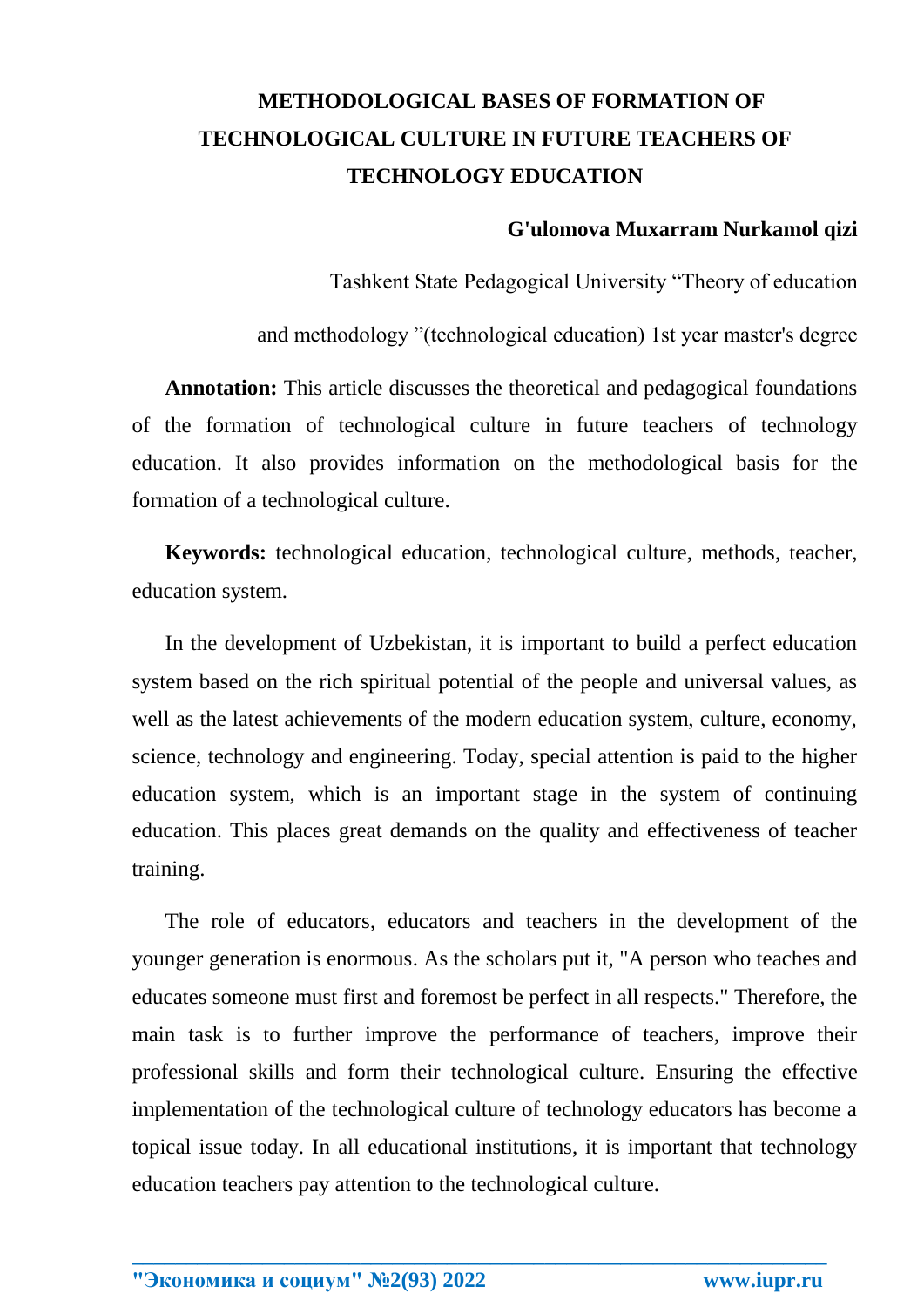Some scholars refer to it as a "Systematic Approach" by some scholars, while others refer to it as a "Complex Approach" with terms such as "Regulation" and "Regulation". A comparative comparison of such complex scientific concepts of social reality reveals that the "Systemic Approach" has been adopted by many. To consider the educational process, which is a specific feature of higher education, as a complex system consisting of many components in which the elements of the environment in which this process takes place are in a certain relationship and interaction with each other? possible. The systematic approach reflects not only the quantitative level of education, but also the level of quality. It also helps to diagnose education, taking into account the growing demands of society on education and qualitative changes in science, the content and methods of education at all levels.

Pedagogical phenomena in the educational process are interconnected according to certain laws. Knowing them is very important for mastering the scientific basis of education. Every pedagogical event occurs for a specific reason and leads to a specific result. Identifying the causes of this or that pedagogical process or event allows us not only to know them, but also to use the influence of the positive, to prevent the negative. As a result, the ability to manage the pedagogical process on a scientific basis will increase. An in-depth understanding of the nature of pedagogical processes, their systematic study has made it necessary to study the pedagogical process and its laws separately and as a whole.

The process of training future technology teachers - a systematic approach to the object, revealing its integrity, determining the relationship between the organizers (components), determining the conditions of implementation, technology in the training of future technology teachers on the basis of a systematic approach The next task of our research work is the formation of the technological culture of science teachers and the coverage of the application of problem-based learning methods. The problem of training technology teachers on the basis of a systematic approach covers all aspects of the acquisition of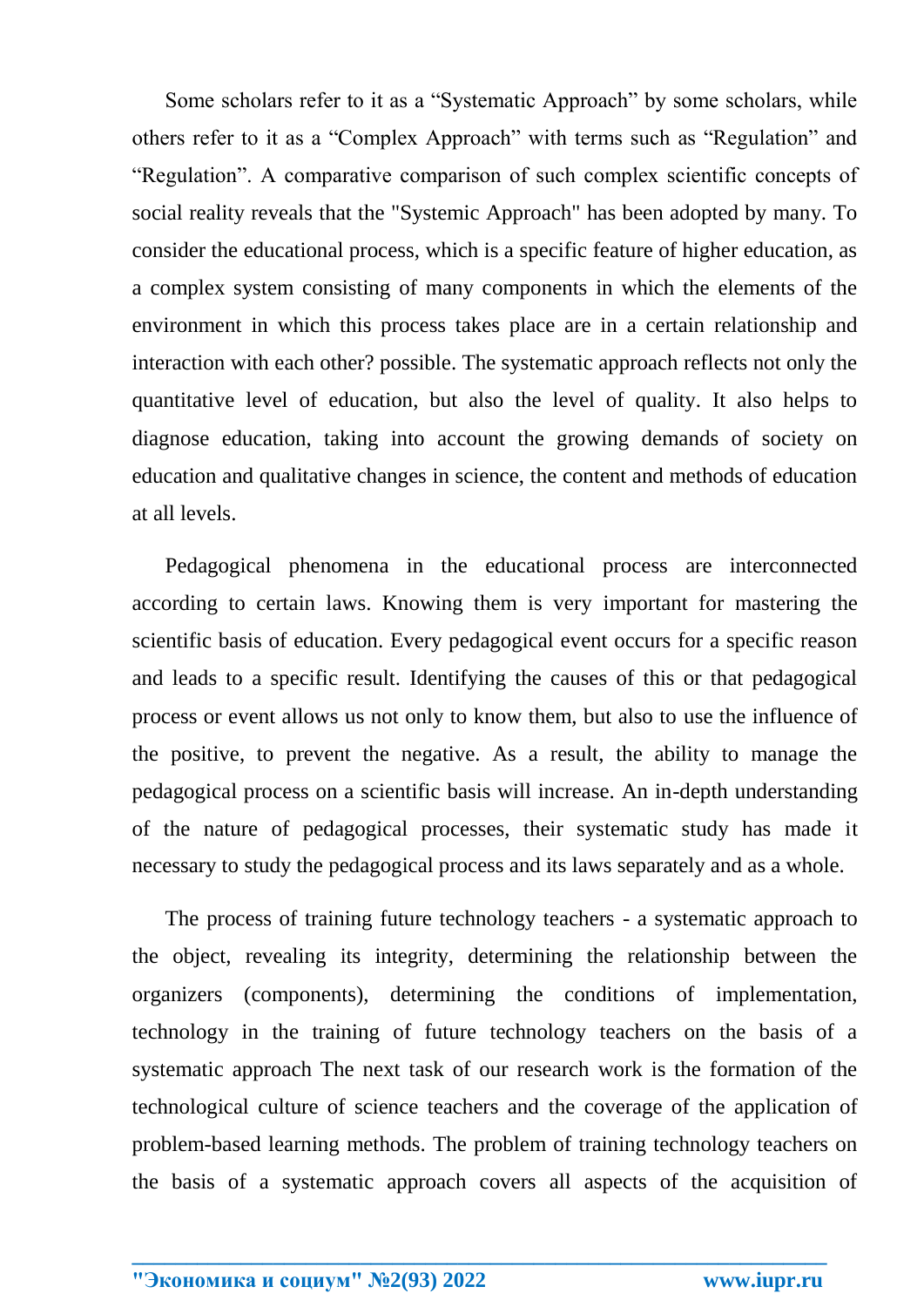professional and pedagogical knowledge, ie content, form, methods and tools, ways of organizing professional activities, monitoring learning outcomes, quality assessment and can be viewed as an integrative process involving management. At the same time, the integration of the main components of technological education (formation of professional knowledge, skills and abilities), the unity of personalityoriented axiological-developmental (based on experience of creative activity) and educative functions (based on a sense of reality).

## **The quality of training of future technology teachers depends mainly on the efficiency of the education system, which includes:**

- the scale and alternative nature of a systematic approach to education;
- Demonstration of education, clear and purposeful teacher's explanations;
- quality of collaborative learning technology (teacher and learner).

The technological culture of future technology teachers is realized through a system of education aimed at the formation of methodological knowledge and professional skills and competencies based on theoretical foundations. In pedagogical higher education institutions, the technological culture skills of future technology teachers form an integrated system and retain the following characteristics of large systems: integrity, structure, interconnectedness with other systems, foundation. At the same time, given that educational activity is a complex process with many unique dynamic features, each link in the training of future teachers of technology as a separate system the study makes it necessary to introduce a unique approach to each link. Thus, the systematic approach has a universal description as a methodology of scientific knowledge and a branch of pedagogical practice, and is widely used in pedagogy. Applying a systematic approach to the educational process allows to consider each link of the educational process as a separate pedagogical system, and the interrelationships between them lead to the overall effectiveness of education.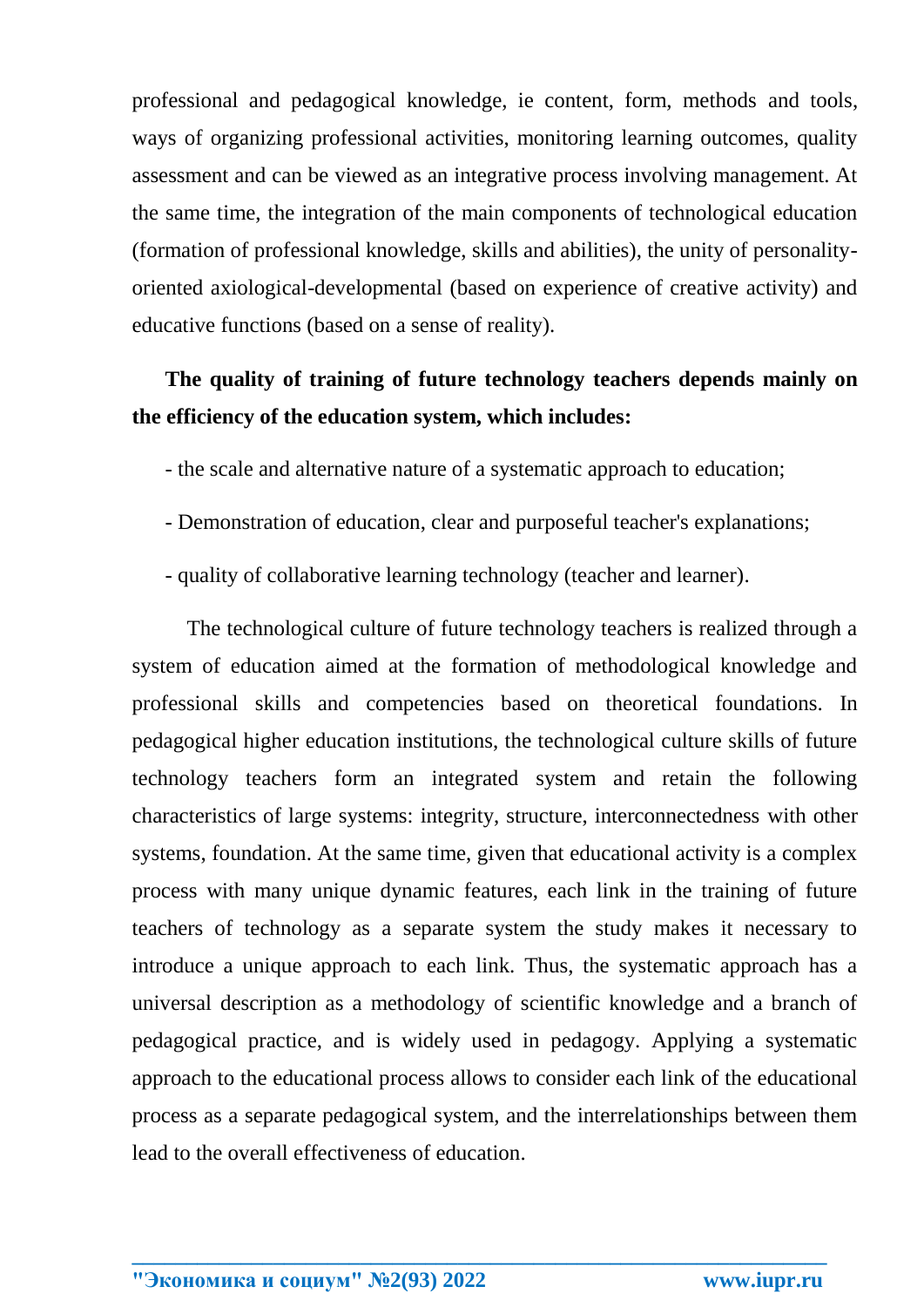A teacher is a person who has a special pedagogical and psychological knowledge in his / her specialty, is rich in professional training and high moral qualities, and works in educational institutions. The teacher must be able to optimally organize the forms of teaching in the educational process, to enrich the theory of the formation of a harmonious personality with a variety of new ideas. Today, in the pedagogical skills of teachers, didactic laws such as "Knowledge, understanding, application, analysis, synthesis assessment" are recognized as important categories of teaching. The idea of upbringing and perfect man is glorified as a noble idea of national and universal significance, which inspires the highest spiritual goodness of mankind.

Pedagogical technique is a set of general pedagogical knowledge and skills necessary for a teacher not only in the educational process, but in the whole professional activity. Important aspects of pedagogical techniques are, first of all, the professional skills that determine the skills of the teacher, that is, his ability to speak competently and expressively, to express their thoughts and knowledge in an understandable language, emotion to be able to control his voice, to have mimic and pantomime skills inherent in his personal characteristics, to have a clear gesture, a meaningful look encouraging or mocking smile, to influence the minds and thinking of students through the infinite power of words to hold, now to have the psychological knowledge of the answer. What skills and abilities does a teacher's pedagogical technique consist of, how does a teacher organize educational activities in educational institutions on the basis of modern requirements through pedagogical techniques, what is the role of pedagogical influence on students? Problems such as are still attracting the attention of scientists around the world. Currently, the concept of pedagogical techniques is studied in two groups: The components of the first group are related to the personal moral qualities and behavior of the teacher, and in the skills of self-management in the educational process (reflection). ) *appears:*

• *control their behavior in the educational process (miraika, pantomime);*